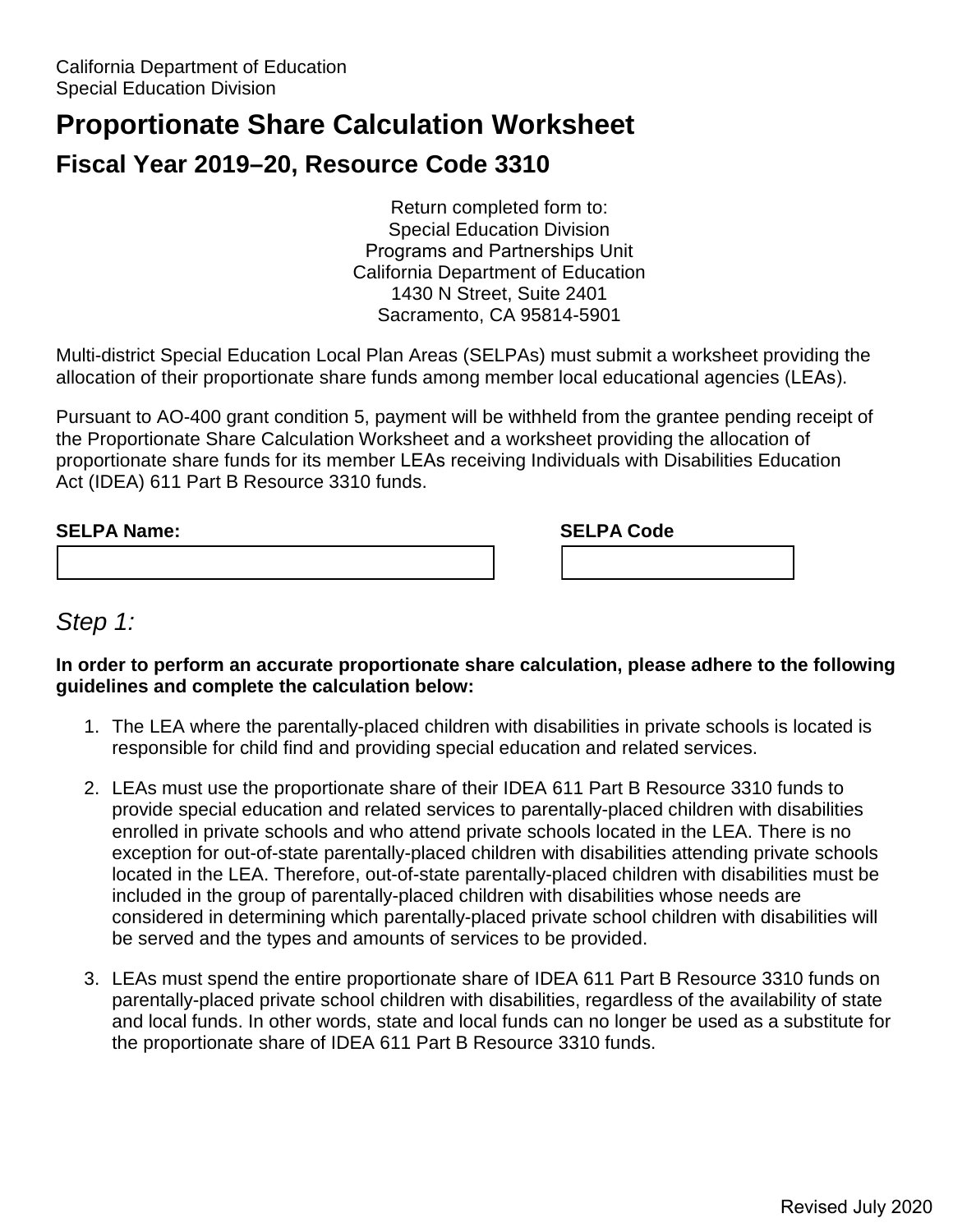## *Step 2:*

### **Proportionate Share Calculation of IDEA Funding using the California Special Education Management Information System (CASEMIS) Codes as indicated in the items below:**

| ITEM                                                                                                                                                                                                                                                                                                                                                                                                                                                                                                                                                                                                                                                                                                                                                                                                                                                                                                                                                                                             | <b>CHILD COUNT</b> |
|--------------------------------------------------------------------------------------------------------------------------------------------------------------------------------------------------------------------------------------------------------------------------------------------------------------------------------------------------------------------------------------------------------------------------------------------------------------------------------------------------------------------------------------------------------------------------------------------------------------------------------------------------------------------------------------------------------------------------------------------------------------------------------------------------------------------------------------------------------------------------------------------------------------------------------------------------------------------------------------------------|--------------------|
| A. Indicate the CASEMIS total child count for Code 100 Individualized<br>Education Program (IEP) children who are IDEA-eligible children with<br>disabilities with an IEP and enrolled in the SELPA's member LEAs,<br>between the ages of 3 and 21, reported on the December 1, 2018, child<br>count.                                                                                                                                                                                                                                                                                                                                                                                                                                                                                                                                                                                                                                                                                            |                    |
| <b>B.</b> Indicate the CASEMIS total child count for Code 200 and/or Code 700<br>children who are IDEA-eligible parentally-placed children with<br>disabilities, enrolled in elementary or secondary private schools within<br>the SELPA's member LEA's boundaries, between the ages of 3 and 21,<br>and reported on the June 30, 2019, child count. Include children<br>receiving services and children identified but not receiving services<br>through a Service Plan: Code 200: Individual Service Plan (ISP); or<br>Code 700: Eligible: no IEP, Individualized Family Service Plan (IFSP),<br>or ISP, parentally-placed in private school (student does not need<br>services to be provided using proportionate share or parent declines<br>offer of services to be provided via proportionate share).<br>If the SELPA's members LEA Item B child count is zero, then the<br>grantee must complete and submit a copy of the Proportionate<br>Share Assurance provided in the grant package. |                    |
| <b>C.</b> Combine Items A and B child count for the total child count of IDEA-<br>eligible children with disabilities with an IEP and enrolled in the<br>SELPA's member LEAs and children who are IDEA-eligible parentally-<br>placed children with disabilities enrolled in elementary or secondary<br>private schools within the LEA's boundaries, between the ages of 3 and<br>21.                                                                                                                                                                                                                                                                                                                                                                                                                                                                                                                                                                                                            | $\Omega$           |

|  |  | Note: Item C will auto-sum Items A and B |
|--|--|------------------------------------------|
|--|--|------------------------------------------|

| ITEM                                                           | <b>GRANT AMOUNT</b> |
|----------------------------------------------------------------|---------------------|
| D. SELPA's 2019-20 IDEA 611 Part B Resource 3310 Grant Amount: |                     |

**Clear**